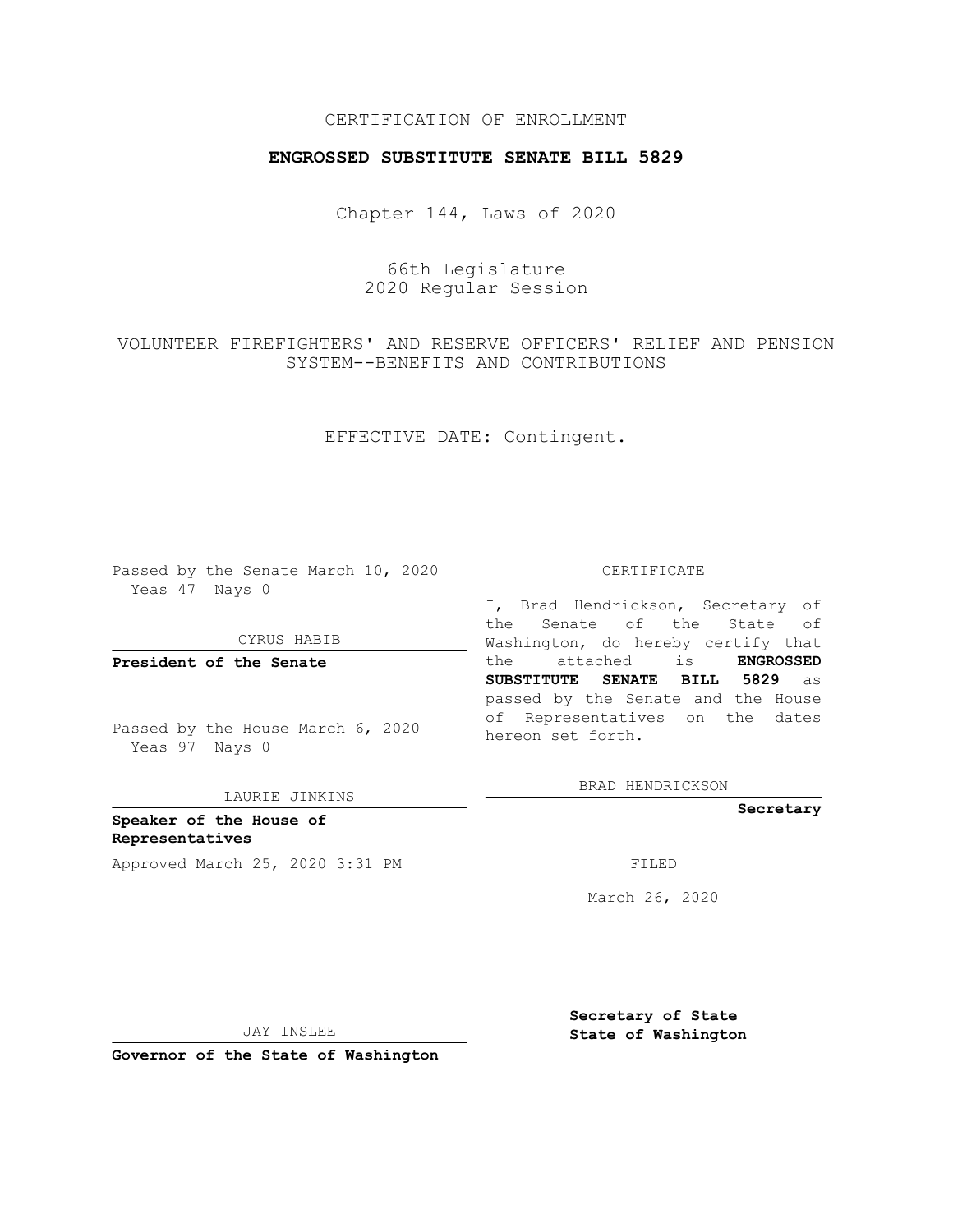### **ENGROSSED SUBSTITUTE SENATE BILL 5829**

AS AMENDED BY THE HOUSE

Passed Legislature - 2020 Regular Session

# **State of Washington 66th Legislature 2019 Regular Session**

**By** Senate Ways & Means (originally sponsored by Senators Mullet, Schoesler, Hunt, Walsh, Warnick, Takko, and Van De Wege)

READ FIRST TIME 03/01/19.

 AN ACT Relating to pension benefits and contributions in the volunteer firefighters' and reserve officers' relief and pension system; amending RCW 41.24.030 and 41.24.170; and providing a 4 contingent effective date.

5 BE IT ENACTED BY THE LEGISLATURE OF THE STATE OF WASHINGTON:

6 **Sec. 1.** RCW 41.24.030 and 2005 c 37 s 2 are each amended to read 7 as follows:

 (1) The volunteer firefighters' and reserve officers' relief and pension principal fund is created in the state treasury as a trust fund for the benefit of the participants covered by this chapter 11 consisting of:

12 (a) All bequests, fees, gifts, emoluments, or donations given or 13 paid to the fund.

14 (b) An annual fee for each member of its fire department to be 15 paid by each municipal corporation for the purpose of affording 16 relief provided in this chapter for firefighters as follows:

17 (i) ((<del>Thirty</del>)) Fifty dollars for each volunteer or part-paid 18 member of its fire department;

19 (ii) A sum equal to one and one-half of one percent of the annual 20 salary attached to the rank of each full-paid member of its fire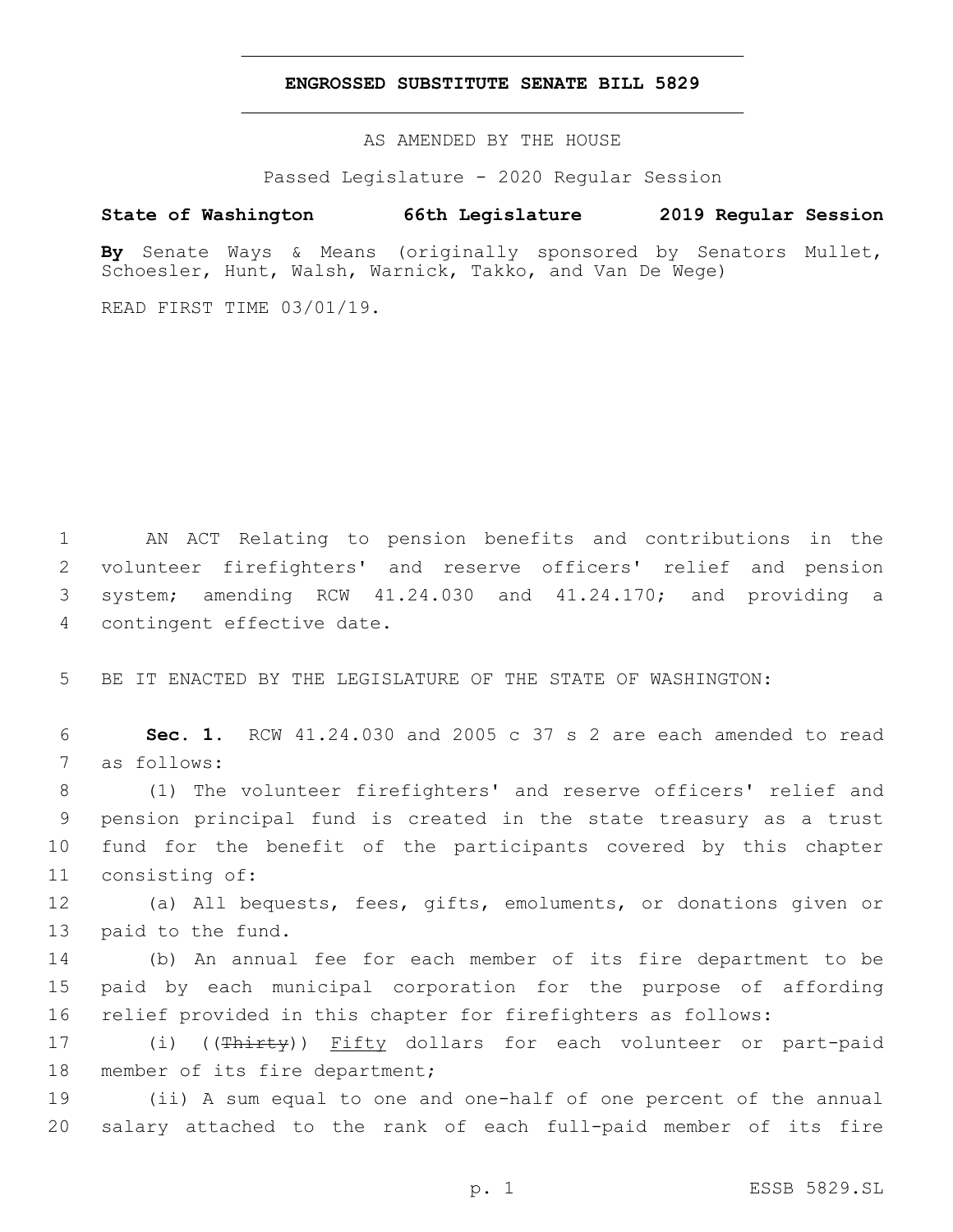department, prorated for 1970 on the basis of services prior to March 2 1, 1970.

 (c) An annual fee for each emergency worker of an emergency medical service district paid by the district that is sufficient to pay the full costs of covering the emergency worker under the relief provisions of this chapter, including operating expenses. The state board shall determine the amount of this fee based on the latest 8 actuarial valuation of the system.

 (d) Where a municipal corporation has elected to make relief provisions of this chapter available to its reserve officers, an annual fee for each reserve officer paid by the municipal corporation that is sufficient to pay the full costs of covering the reserve officer under the relief provisions of this chapter, including operating expenses. The state board shall determine the amount of this fee based on the latest actuarial valuation of the system.

 (e) Where a municipal corporation has elected to make the retirement pension provisions of this chapter available to members of 18 its fire department, an annual fee of ((sixty)) ninety dollars for 19 each of its firefighters electing to enroll, ((thirty)) forty-five 20 dollars of which shall be paid by the municipality and ((thirty)) 21 forty-five dollars of which shall be paid by the firefighter. However, nothing in this section prohibits any municipality from voluntarily paying the firefighters' fee for this retirement pension 24 coverage.

 (f) Where an emergency medical service district has elected to make the retirement pension provisions of this chapter available to its emergency workers, for each emergency worker electing to enroll: 28 (i) An annual fee of ((thirty)) forty-five dollars shall be paid by the emergency worker; and (ii) an annual fee paid by the emergency 30 medical service district that, together with the  $((\text{thirty}))$  forty-31 five dollar fee per emergency worker, is sufficient to pay the full costs of covering the emergency worker under the retirement pension benefits provided under this chapter, including operating expenses. The state board shall determine the amount of this fee based on the latest actuarial valuation of the system. However, nothing in this section prohibits any emergency medical service district from voluntarily paying the emergency workers' fees for this retirement 38 pension coverage.

 (g) Where a municipal corporation has elected to make the retirement pension provisions of this chapter available to its

p. 2 ESSB 5829.SL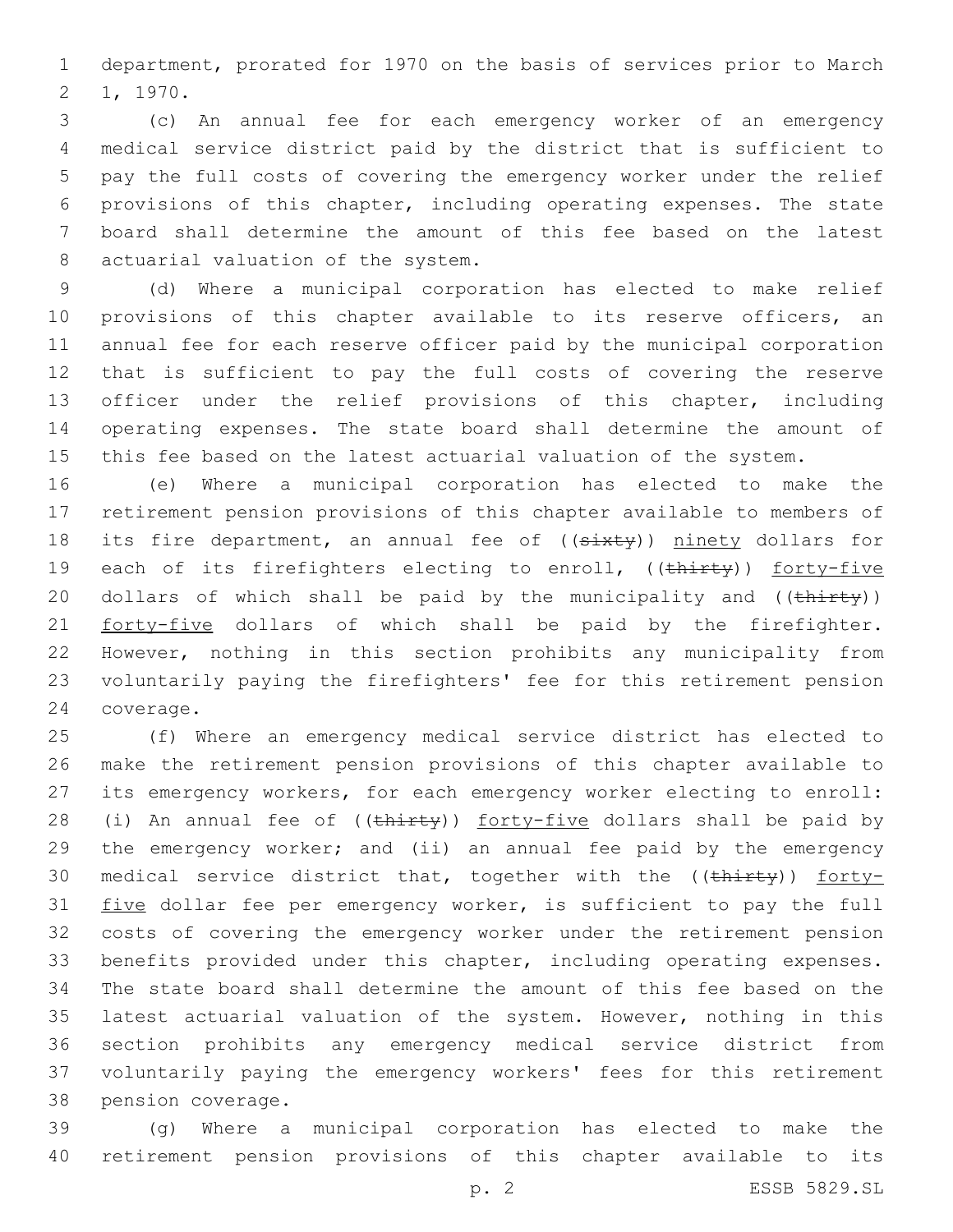reserve officers, for each reserve officer electing to enroll: (i) An 2 annual fee of ((thirty)) forty-five dollars shall be paid by the reserve officer; and (ii) an annual fee paid by the municipal 4 corporation that, together with the ((thirty)) forty-five dollar fee per reserve officer, is sufficient to pay the full costs of covering the reserve officer under the retirement pension benefits provided under this chapter, including operating expenses. The state board shall determine the amount of this fee based on the latest actuarial valuation of the system. However, nothing in this section prohibits any municipal corporation from voluntarily paying the reserve officers' fees for this retirement pension coverage.

 (h) Moneys transferred from the administrative fund, as provided under subsection (4) of this section, which may only be used to pay 14 relief and retirement pensions for firefighters.

(i) Earnings from the investment of moneys in the principal fund.

 (2) The state investment board, upon request of the state treasurer shall have full power to invest, reinvest, manage, contract, sell, or exchange investments acquired from that portion of the amounts credited to the principal fund as is not, in the judgment of the state board, required to meet current withdrawals. Investments shall be made in the manner prescribed by RCW 43.84.150 and not 22 otherwise.

 All bonds, investments, or other obligations purchased by the state investment board shall be placed in the custody of the state 25 treasurer, and he or she shall collect the principal thereof and 26 interest thereon when due.

 The state investment board may sell any of the bonds, investments, or obligations so acquired and the proceeds thereof 29 shall be paid to the state treasurer.

 (3) The interest, earnings, and proceeds from the sale and redemption of any investments held by the principal fund and invested by the state investment board shall be credited to and form a part of the principal fund, less the allocation to the state investment board 34 expense account pursuant to RCW 43.33A.160.

 Subject to restrictions contained in this chapter, all amounts credited to the principal fund shall be available for making the 37 benefit payments required by this chapter.

 The state treasurer shall make an annual report showing the 39 condition of the fund.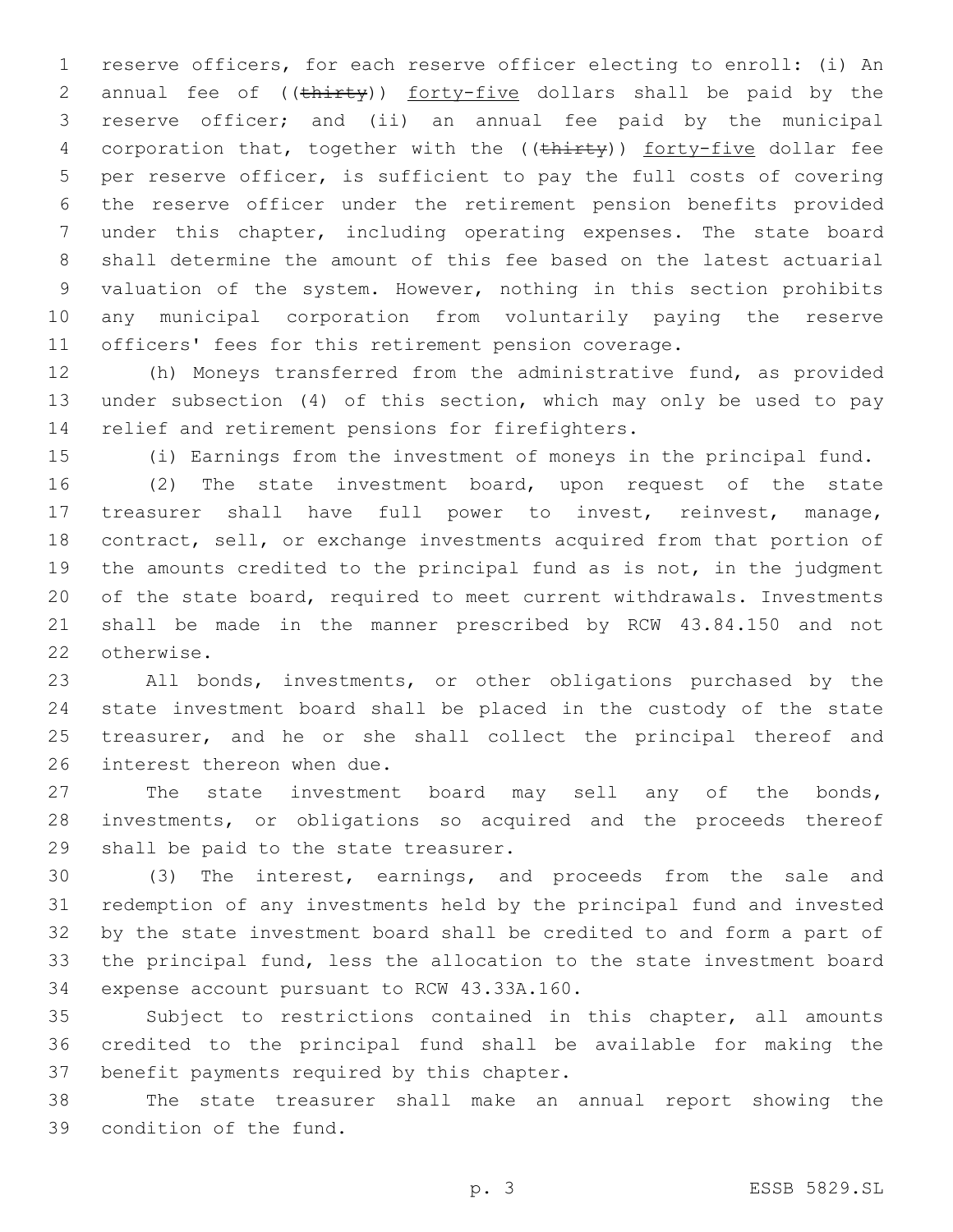(4) The volunteer firefighters' and reserve officers' administrative fund is created in the state treasury. Moneys in the fund, including unanticipated revenues under RCW 43.79.270, may be spent only after appropriation, and may be used only for operating expenses of the volunteer firefighters' and reserve officers' relief and pension principal fund, the operating expenses of the volunteer firefighters' and reserve officers' administrative fund, or for transfer from the administrative fund to the principal fund.

 (a) Forty percent of all moneys received by the state from taxes on fire insurance premiums shall be paid into the state treasury and 11 credited to the administrative fund.

 (b) The state board shall compute a percentage of the amounts credited to the administrative fund to be paid into the principal 14 fund.

 (c) For the purpose of providing amounts to be used to defray the cost of administration of the principal and administrative funds, the state board shall ascertain at the beginning of each biennium and request from the legislature an appropriation from the administrative fund sufficient to cover estimated expenses for the biennium.

 **Sec. 2.** RCW 41.24.170 and 2003 c 62 s 1 are each amended to read 21 as follows:

 (1) Except as provided in RCW 41.24.410, whenever any participant has been a member and served honorably for a period of ten years or more as an active member in any capacity, of any regularly organized fire department or law enforcement agency of any municipality in this state, and which municipality has adopted appropriate legislation allowing its firefighters or reserve officers to enroll in the retirement pension provisions of this chapter, and the participant has enrolled under the retirement pension provisions and has reached the age of sixty-five years, the board of trustees shall order and direct that he or she be retired and be paid a monthly pension from 32 the principal fund as provided in this section.

 (2)(a) Whenever a participant has been a member, and served honorably for a period of twenty-five years or more as an active member in any capacity, of any regularly organized volunteer fire department or law enforcement agency of any municipality in this state, and he or she has reached the age of sixty-five years, and the annual retirement fee has been paid for a period of twenty-five years, the board of trustees shall order and direct that he or she be

p. 4 ESSB 5829.SL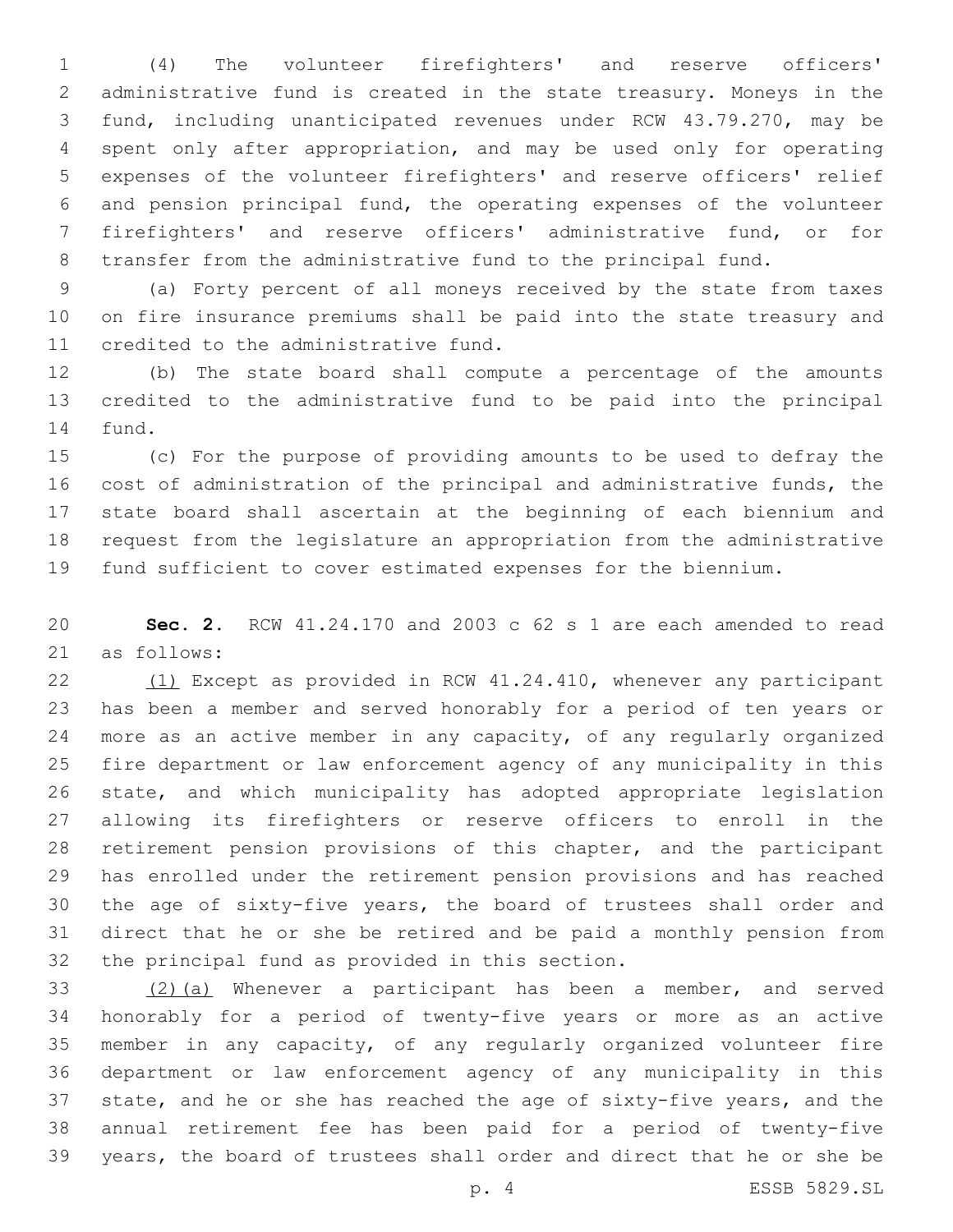1 retired and such participant be paid a monthly pension of three 2 hundred fifty dollars from the fund for the balance of that 3 participant's life.

4 (b) Beginning the date that the state board receives a 5 determination from the federal internal revenue service that this 6 subsection (2)(b) does not exceed limits on deferred compensation 7 from volunteer plans, but no sooner than July 1, 2022, whenever a 8 participant is eligible for a benefit under (a) of this subsection, 9 the board of trustees shall order and direct that he or she be 10 retired and such participant be paid the monthly pension under (a) of 11 this subsection plus ten dollars per month for each year that the 12 retirement fee was paid beyond twenty-five years, from the fund for 13 the balance of that participant's life.

14 (3) Whenever any participant has been a member, and served 15 honorably for a period of twenty-five years or more as an active 16 member in any capacity, of any regularly organized volunteer fire 17 department or law enforcement agency of any municipality in this 18 state, and the participant has reached the age of sixty-five years, 19 and the annual retirement fee has been paid for a period of less than 20 twenty-five years, the board of trustees shall order and direct that 21 he or she be retired and that such participant shall receive a 22 minimum monthly pension of (( $f$ ifty)) one hundred dollars increased by 23 the sum of ten dollars each month for each year the annual fee has 24 been paid, but not to exceed ((the maximum monthly pension provided 25 in this section)) three hundred fifty dollars, for the balance of the 26 participant's life.

27 (4) No pension provided in this section may become payable before 28 the sixty-fifth birthday of the participant, nor for any service less 29 than twenty-five years: PROVIDED, HOWEVER, That:

 $((+1))$  (a) Any participant, who is older than fifty-nine years of age, less than sixty-five years of age, and has completed twenty- five years or more of service may irrevocably elect a reduced monthly pension in lieu of the pension that participant would be entitled to under this section at age sixty-five. The participant who elects this option shall receive the reduced pension for the balance of his or her life. The reduced monthly pension is calculated as a percentage of the pension the participant would be entitled to at age sixty- five. The percentage used in the calculation is based upon the age of the participant at the time of retirement as follows: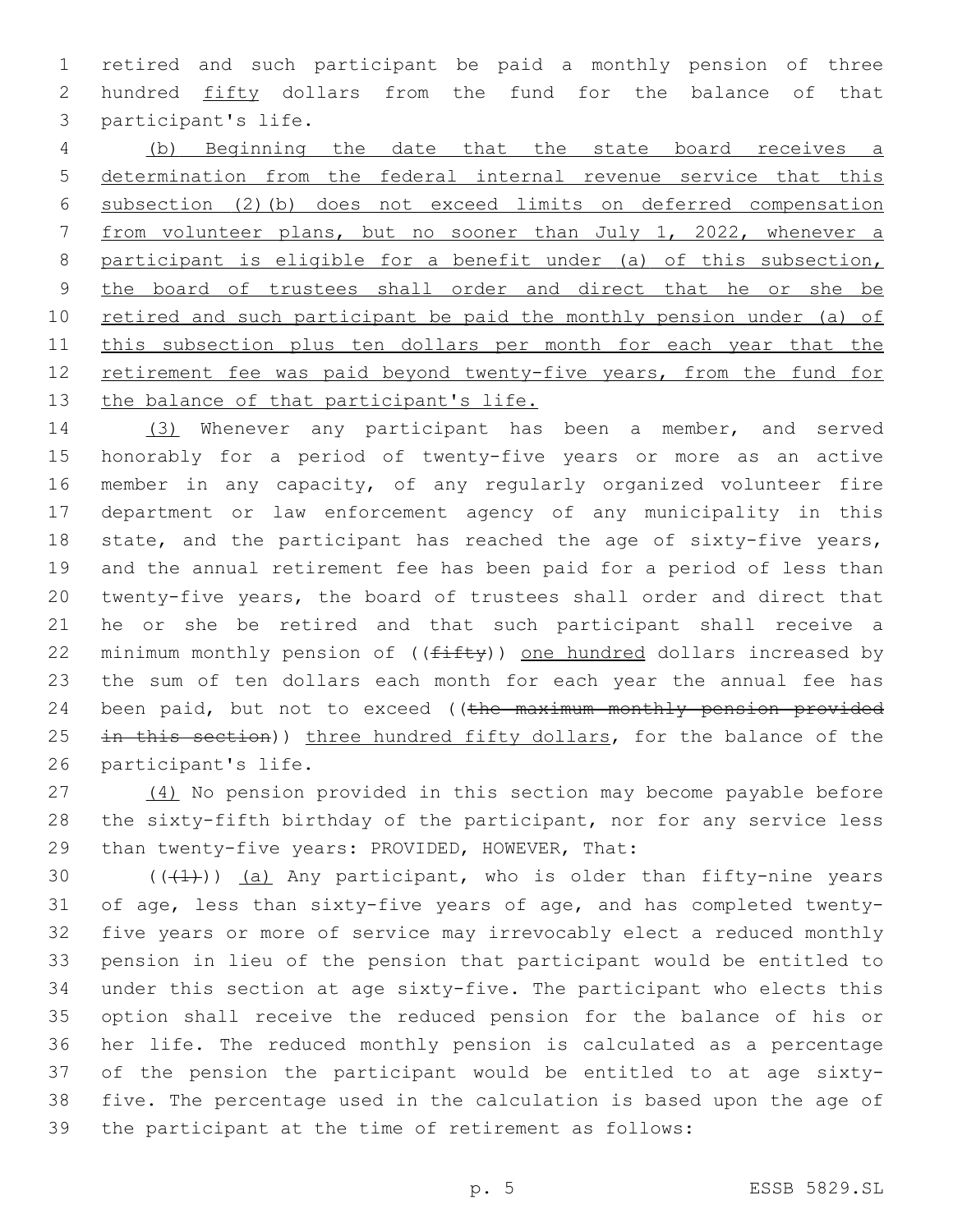1 Age 60 Sixty percent

2 Age 61 Sixty-eight percent

3 Age 62 Seventy-six percent

4 Age 63 Eighty-four percent

5 Age 64 Ninety-two percent

6 ( $(\frac{1}{2})$ ) (b) If a participant is age sixty-five or older but has 7 less than twenty-five years of service, the participant is entitled 8 to a reduced benefit. The reduced benefit shall be computed as 9 follows:

 $((+a))$   $(i)$  Upon completion of ten years, but less than fifteen years of service, a monthly pension equal to twenty percent of such pension as the participant would have been entitled to receive at age 13 sixty-five after twenty-five years of service;

14 (((b))) (ii) Upon completion of fifteen years, but less than twenty years of service, a monthly pension equal to thirty-five percent of such pension as the participant would have been entitled to receive at age sixty-five after twenty-five years of service; and

18 (((e)) (iii) Upon completion of twenty years, but less than twenty-five years of service, a monthly pension equal to seventy-five percent of such pension as the participant would have been entitled to receive at age sixty-five after twenty-five years of service.

22  $((+3))$  (c) If a participant with less than twenty-five years of 23 service elects to retire after turning age sixty but before turning 24 age sixty-five, the participant's retirement allowance is subject:

 $25$  (( $(a+b)$ ) (i) First to the reduction under (b) of this subsection 26 ( $(2)$  of this section)) based upon the participant's years of 27 service; and

28  $((+b))$   $(i)$  Second to the reduction under  $(a)$  of this subsection 29 ( $($  ( $+1$ ) of this section)) based upon the participant's age.

 NEW SECTION. **Sec. 3.** This act takes effect the later of January 1, 2021, or the date that the board for volunteer firefighters and reserve officers receives notice from the federal internal revenue service that the volunteer firefighters and reserve officers relief and pension system is a qualified employee benefit plan under the federal law. The board must provide written notice of the effective date of this act to affected parties, the chief clerk of the house of representatives, the secretary of the senate, the office of the code reviser, and others as deemed appropriate by the board.